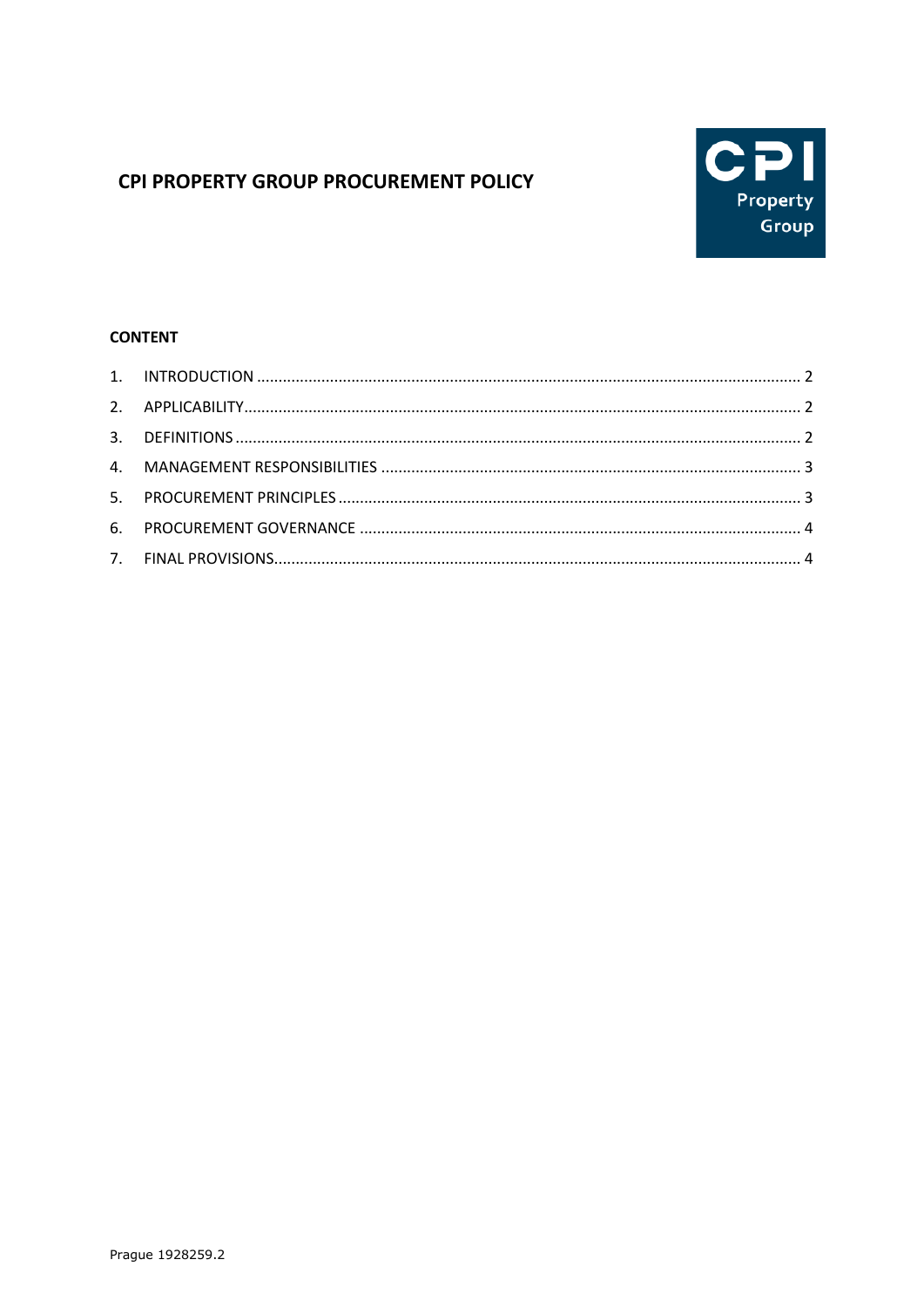## <span id="page-1-0"></span>**1. INTRODUCTION**

- 1.1 The Group operates its business in several European countries and always complies with applicable laws and the Group's Code of Business Ethics and Conduct and other Group's internal rules.
- 1.2 The purpose of this Policy is, in connection and compliance with the Group's Code of Business Ethics and Conduct and other Group's internal rules, to set out universal standards for the Procurement Processes, so that all Procurement within the Group is conducted in a costeffective, transparent and non-discriminatory manner and in compliance with applicable laws, and to ensure that the Representatives understand all their responsibilities relating to the Procurement and Procurement Processes.

# <span id="page-1-1"></span>**2. APPLICABILITY**

- 2.1 This Policy applies to, and shall be observed by, all companies within the Group and their Representatives. If applicable, the Group will also seek to pursue the same principles and standards, when directly dealing with any Business Partner or Agent.
- 2.2 The prior written approval of the Board of Directors of CPI Property Group S.A. is required for any deviation from this Policy, provided that such deviation would not breach any applicable laws.

# <span id="page-1-2"></span>**3. DEFINITIONS**

- <span id="page-1-3"></span>3.1 Unless in this Policy stated expressly otherwise or unless the context requires otherwise, the capitalized terms used in this Policy shall have the meaning ascribed to them in this Section [3.1](#page-1-3) of this Policy:
	- 3.1.1 "**Associate**" means any person or entity closely connected to the Representative, including spouse, domestic partner, child or dependent, spouse's or domestic partner's child or dependent, company controlled by the Representative, or any other closely related party, and "**Associates**" shall be construed accordingly;
	- 3.1.2 "**Black List**" means a list of the Suppliers, which provided the Group with any late, subpar or otherwise unsatisfactory Procurement or which proved to be otherwise unreliable and are, therefore, ineligible for participation in the Procurement and Procurement Processes;
	- 3.1.3 "**Group**" means CPI Property Group S.A. and its subsidiaries;
	- 3.1.4 "**Implementing Regulation**" means rules for cost-effective, transparent and nondiscriminatory Procurement adopted by individual companies within the Group;
	- 3.1.5 "**Policy**" means this CPI Property Group Procurement Policy;
	- 3.1.6 "**Procurement**" means a process of procuring the Group with goods or services in exchange for financial consideration;
	- 3.1.7 "**Procurement Process**" means a formalised process, by which the Suppliers for the Group are to be selected, and "**Procurement Processes**" shall be construed accordingly;
	- 3.1.8 "**Representative**" means any officer, director, employee or anyone other directly engaged with, and authorized to act on behalf of, the Group, and "**Representatives**" shall be construed accordingly; and
	- 3.1.9 "**Supplier**" means any natural or legal entity other than a member of the Group,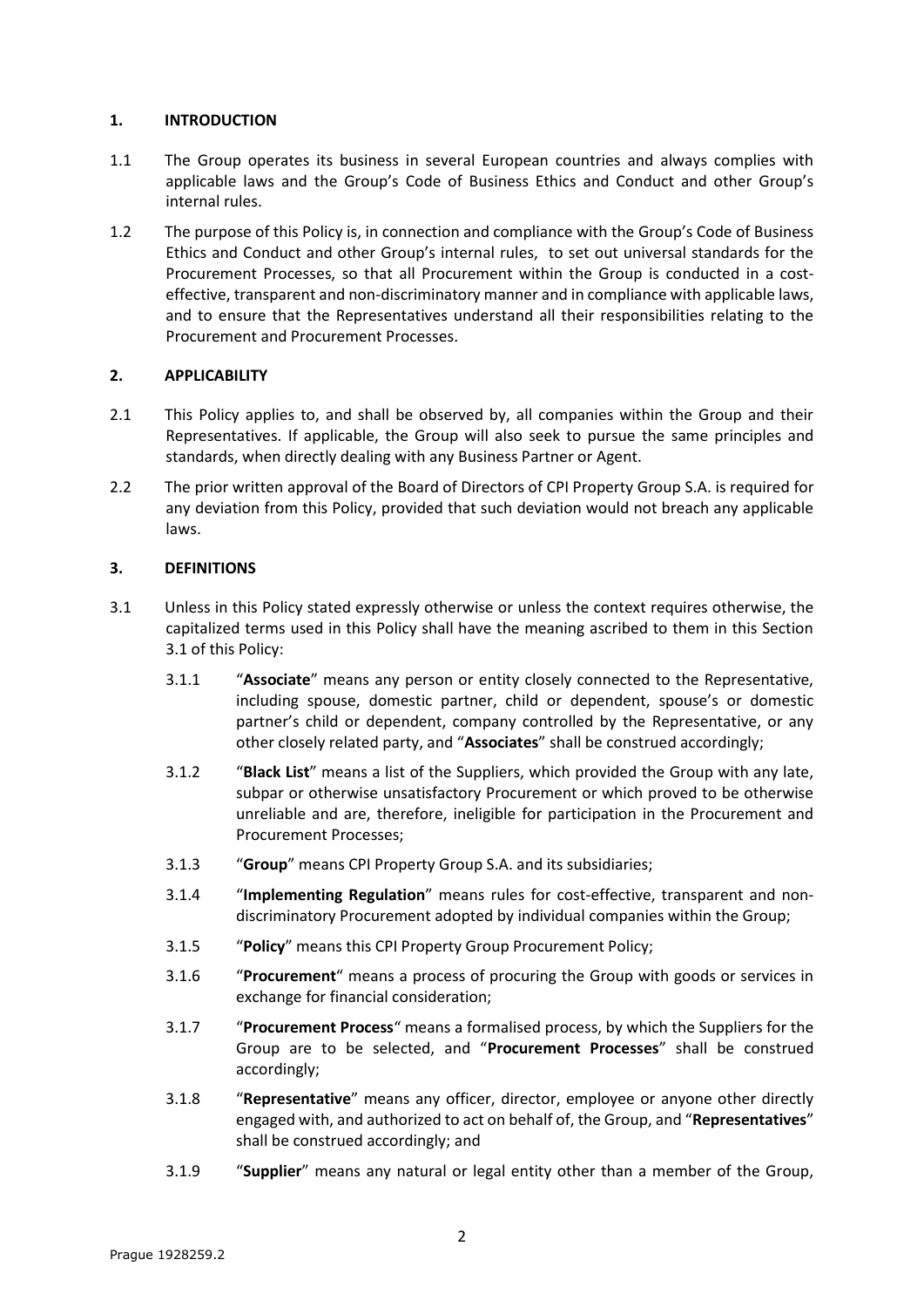which participates in the Procurement, and its subsidiaries, including their employees, officers, directors, partners and other representatives, and "**Suppliers**" shall be construed accordingly.

### <span id="page-2-0"></span>**4. MANAGEMENT RESPONSIBILITIES**

4.1 The overall responsibility for the pursuing of this Policy rests with the Board of Directors of CPI Property Group S.A. that acts through the Compliance Officer of the Group. The Compliance Officer of the Group reports to the Board of Directors of CPI Property Group S.A. on a regular basis.

## <span id="page-2-1"></span>**5. PROCUREMENT PRINCIPLES**

5.1 The Procurement and Procurement Processes shall be always subject to, or, as the case may be, each Representative involved in any form of the Procurement or Procurement Process shall always adhere to, the following principles:

## 5.1.1 **Legality**

The Procurement and Procurement Processes shall be conducted in accordance with applicable laws and the Group's Code of Business Ethics and Conduct and other Group's internal rules.

## 5.1.2 **Non-Discrimination**

The Procurement and Procurement Processes shall be conducted in a nondiscriminatory manner, and all current and potential Suppliers shall be treated equally and without any special preference. The Suppliers may be placed upon the Black List for material reasons only.

#### 5.1.3 **Transparency**

The Procurement and Procurement Processes shall be conducted in a transparent manner. All relevant processes, qualification, evaluation and communication shall be conducted in a way, which does not raise doubts about proper selection of the most suitable Supplier for the Group. The relevant documentation must be properly archived to allow subsequent reconstruction of each Procurement Process.

#### 5.1.4 **Cost-Efficiency**

The purpose of the Procurement shall be to optimize the value-for-money ratio, i.e., to determine, which Supplier can provide the Group with the best price, quality and added value.

#### 5.1.5 **Binding Nature**

This Policy or the principles relating to the Procurement and Procurement Processes, as the case may be, shall not be circumvented. The Representatives are prohibited to split or manipulate any relevant documents (including orders or invoices) or in any other way distort the processes prescribed herein in order to avoid application of this Policy or the principles relating to the Procurement and Procurement Processes, as the case may be.

#### 5.1.6 **Confidentiality**

The Representatives are prohibited to provide any third party with information related to specific terms and conditions, especially prices, under which the Group procures or intends to procure goods or services from its Suppliers or potential Suppliers.